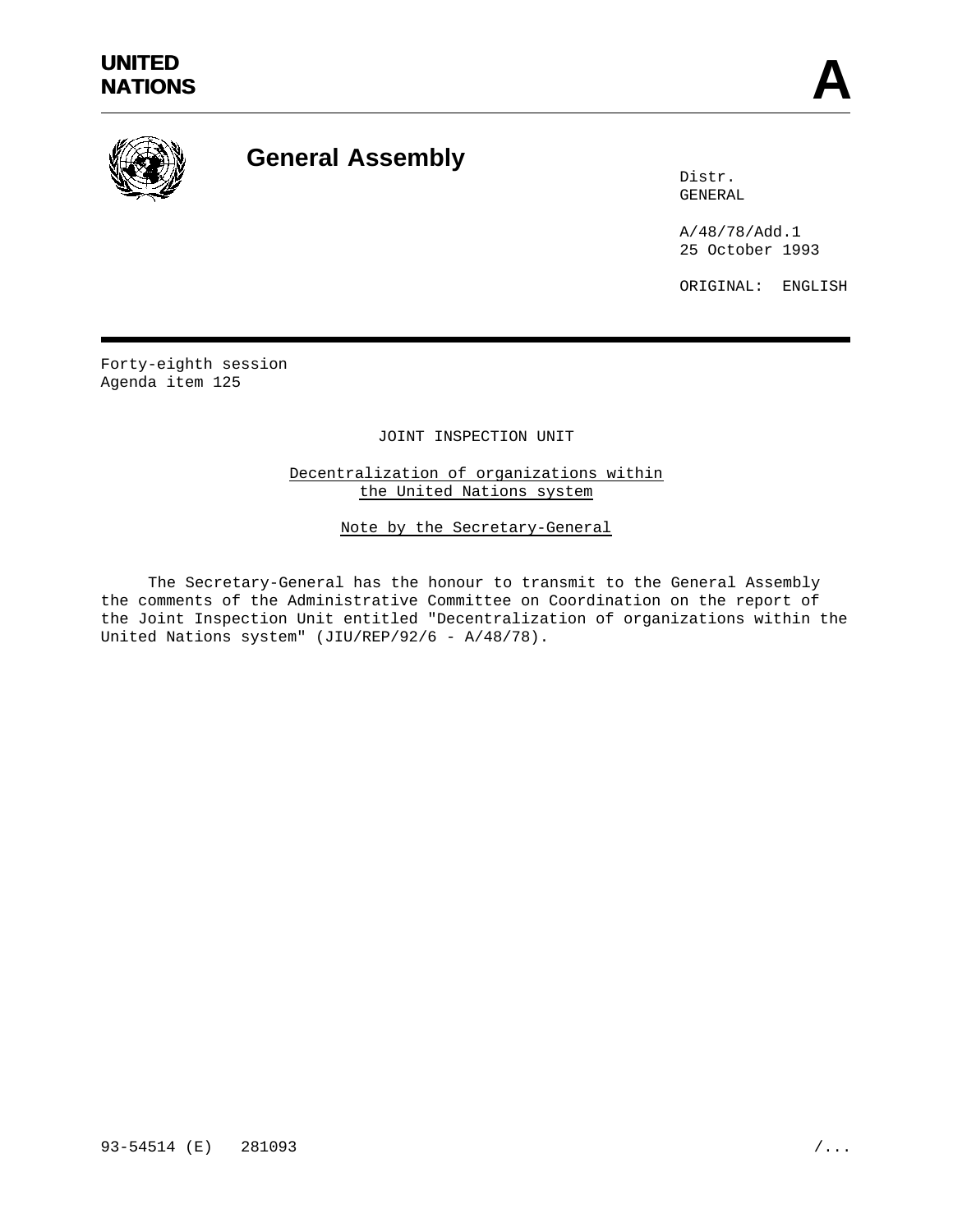#### ANNEX

#### Comments of the Administrative Committee on Coordination

#### I. GENERAL COMMENTS

1. The Administrative Committee on Coordination has found the topic of this report of particular interest at a time when the United Nations faces new challenges and new priorities that provide an opportunity for Member States to adopt far-reaching reform measures in respect of the operational structure of the United Nations system. The report makes a number of interesting observations and provides a timely input to ongoing review and reform of the United Nations system aimed at bringing it closer to its global membership. It calls for a greater decentralization of United Nations activities towards the regional and country level and for the strengthening of the field presence of the Organization.

2. The idea of decentralization and the way to make its implementation effective have been the subject of continuing attention by the organizations and agencies of the United Nations system. The policy of decentralization to both national and regional structures was outlined in detail by the Secretary-General in his statement to the General Assembly on 2 November 1992. A crucial part of this policy is the strengthening of the role and the contribution of the Regional Commissions, while ensuring that they operate within a coherent organizational strategy. Increased delegation of authority to the Commissions should be accompanied by enhancing their accountability. The current restructuring of the economic and social sectors of the United Nations includes, as its integral component, the arrangements aimed at enhancing the contribution of the Commissions to the integrated United Nations global programme in the economic and social fields.

3. ACC members agree with the Inspector's views that the process of decentralization started virtually with the creation of the United Nations and the larger specialized agencies, derived new impetus from General Assembly resolution 32/197 of 20 December 1977 and found its repeated legislative reflection in a number of subsequent General Assembly and resolutions of the Economic and Social Council, including the most recent resolutions 44/211 of 22 December 1989, 46/235 of 13 April 1992 and 47/199 of 22 December 1992. In accordance with these resolutions, measures have been taken over the years with a view to improving the distribution of responsibilities in identified programme areas, promoting joint activities and enhancing the coordination. The members of ACC recognized that further steps should be undertaken to support the coordinating and leading mandates assigned to the Regional Commissions by the above legislation.

4. ACC members recall that the concepts and approaches related to decentralization have been discussed by the agencies and organizations of the United Nations system within ACC, in particular by its former Consultative Committee on Substantive Questions (Operational Activities) (CCSQ (OPS)), currently the Consultative Committee on Programme and Operational Questions (CCPOQ). The Committee has agreed on objectives and guiding principles of decentralization. One of the main principles endorsed by CCSQ (OPS) was that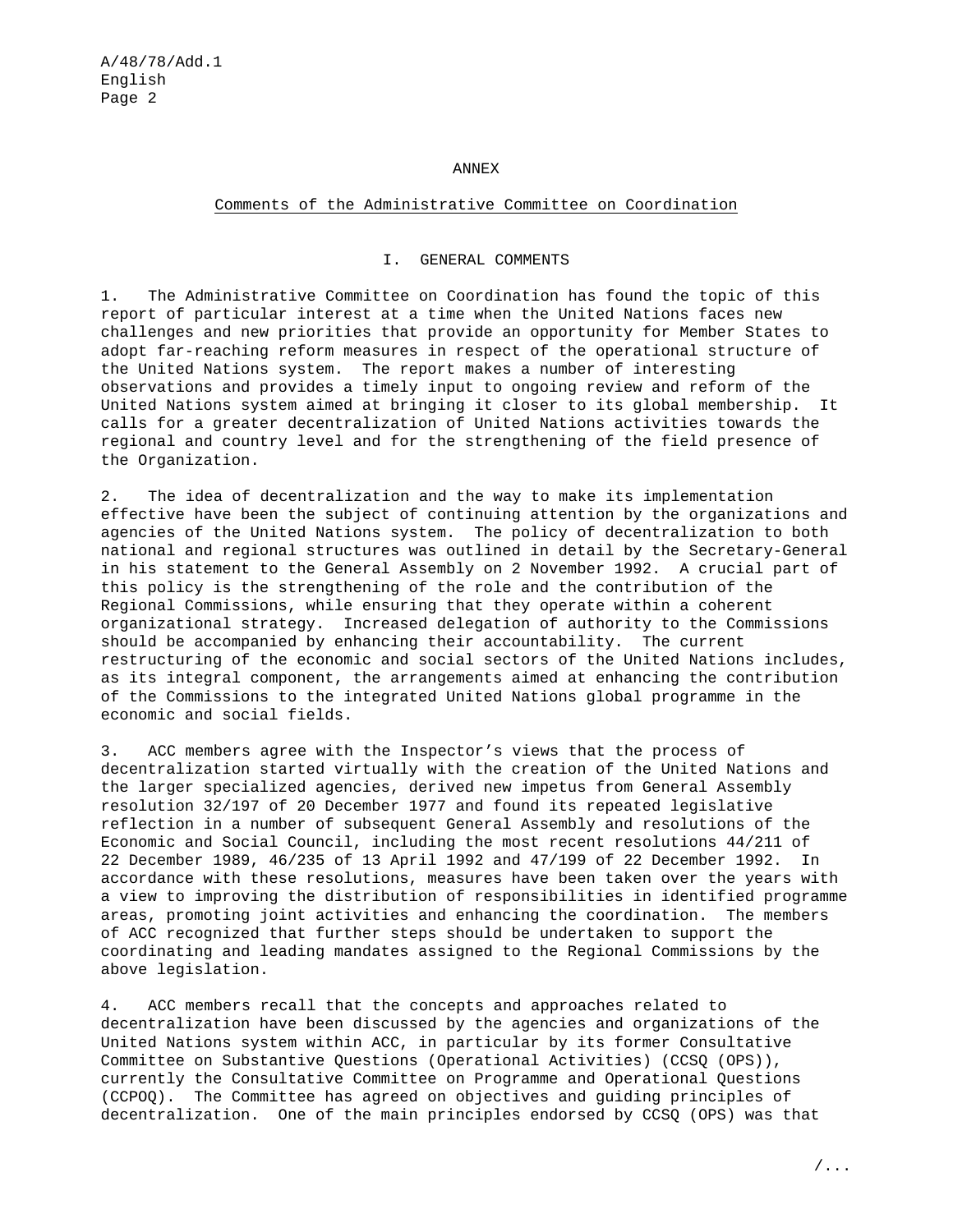decentralization must be seen as a strategy and mechanism for enhancing the efficiency of external support to the development efforts of countries and should include the establishment of appropriate mechanisms and procedures responding to the development needs of countries. It was also agreed that the degree of decentralization would depend on the mandates and tasks of organizations and agencies at the field level, as well as on the achievement of the balance between headquarters and field units, within the overall budgetary considerations.

5. Some ACC members express their appreciation that the report recognizes the initiatives of the Joint Consultative Group on Policy (JCGP) and its constituent programmes for increasing decentralization and improving the effectiveness of operational activities.

6. ACC considers helpful the part of the report that summarizes the approaches and experiences of the United Nations system organizations and agencies.

7. ACC members fully share the Inspector's emphasis on more forceful coordination of field operations at the country level, which might enhance effectiveness and efficiency, in so far as stronger consolidation in this area would result in potential savings of overhead expenditures that could be channelled to assistance.

8. However, in some instances the report was found to contain shortcomings that to some degree diminish the value of the study. Thus, for instance, the Inspector seems to presume that the locations and activities of all the United Nations system organizations and agencies should be decentralized closer to developing countries and that this action could be undertaken in some uniform manner. While ACC members support the overall idea of decentralization, they still believe that decentralization and modalities for development cooperation should conform with the specific mandates and areas of technical expertise of each agency. Furthermore, the location of agencies has been determined by political and historical factors and, therefore, should be faced as a fact. Moreover, the report does not present any convincing arguments, either substantive or financial, for changing the present pattern. In the view of ACC members, the relocation of agencies would disrupt their operations for a long period of time and would be very costly.

9. ACC members recall that the logic of the geographical spread of United Nations duty stations is inherent in the United Nations mandate. The Regional Commissions, all but one of which are located in developing countries, are part of the United Nations Secretariat, as well as of the whole United Nations system, and are providing multidisciplinary links with the regions. Unfortunately, their important role in this regard is inexplicably overlooked by the Inspector in the first part of the report; this inhibits its analysis. Since the adoption of General Assembly resolution 32/197, each United Nations Regional Commission has endeavoured to find ways of how best to carry out the mandate of acting as the main general economic and social development centre within the United Nations system for its region and how best to exercise team leadership and responsibility for improving the coordination of those activities in the region. Many of those activities are performed in close coordination with relevant agencies through the established inter-agency meetings or task forces covering various socio-economic fields.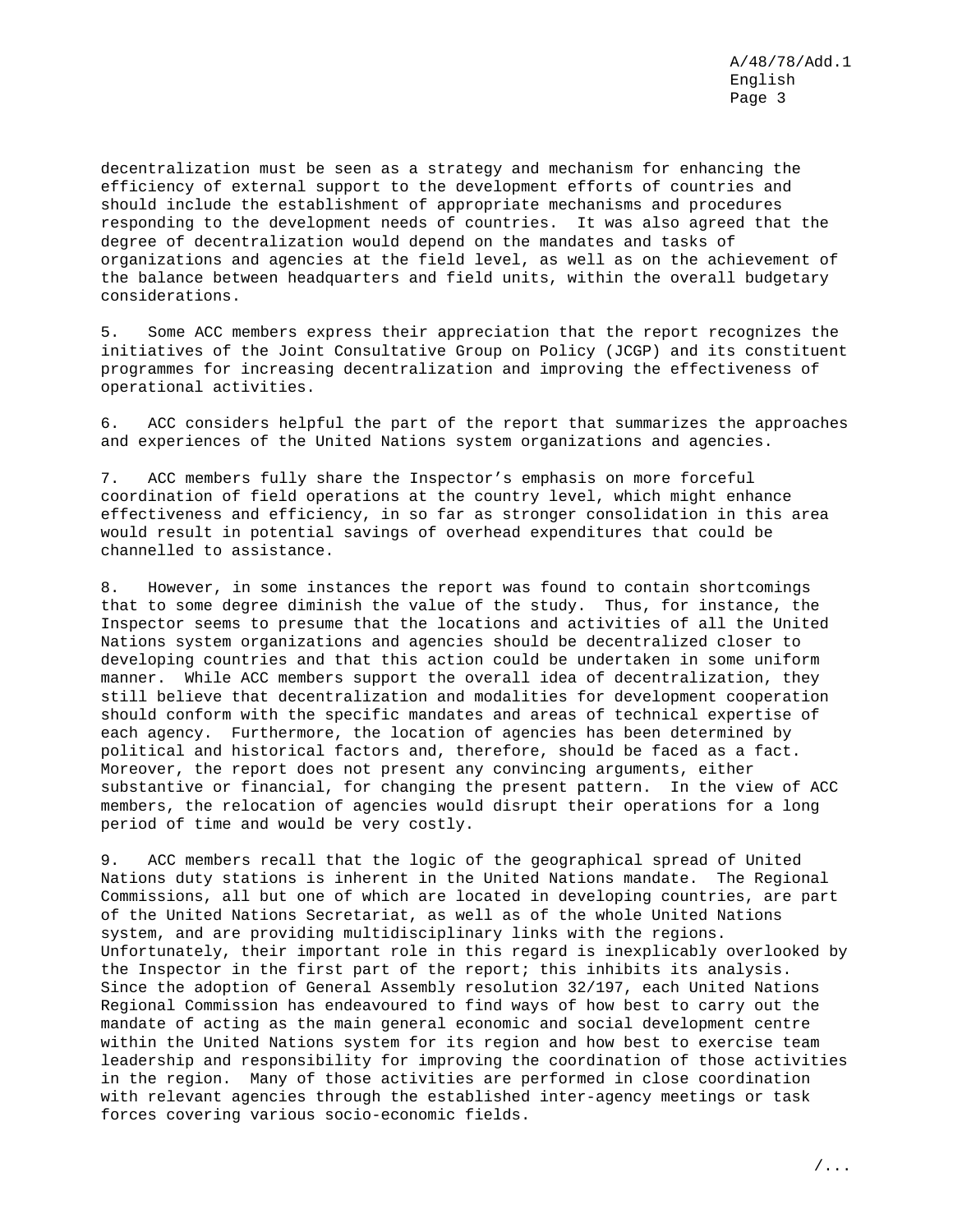10. The reasoning of the report is based on the premise that decentralization is a sound management principle in its own right. However, decentralization implies a centralized guidance and leadership as a foundation for the existence of the entire system. Decentralization is a means and not an end in itself; it could be employed as a sound management principle only to the extent that it achieves its objectives. The approach of the United Nations combines centralized policy-making, control and monitoring with decentralized execution. In the view of ACC members, certain administrative functions, such as management, accounting, budgeting and auditing do not lend themselves easily to decentralization if uniformity and acceptable standards of internal control have to be maintained.

11. The report appears to miss a crucial distinction between physical de-concentration of seats of organizations and decentralization of specific Organization's functions to the field. While the Inspector correctly stresses that the financial costs of de-concentration in a period of zero-growth budgets are a serious obstacle to decentralization, he is of the opinion that these costs can be substantially reduced through the optimal use of common premises and services at potential relocation sites. This opinion, however, is not supported by any cost-benefit analysis. It should be noted in this regard that cost reduction through reliance on common services is now actively encouraged within the United Nations system.

12. ACC members feel strongly that any analysis of decentralization should include such seminal issues as the delegation of authority, managerial reforms, programmatic redistribution and structural changes as foreseen by General Assembly resolution 47/199. However, the report reduces the concept of decentralization largely to de-concentration, which being only one element of decentralization, is evidently not the main one. The main thrust of the report seems to be a physical transfer of United Nations bodies and activities to the regions for the sake of de-concentration, whereas decentralization should be a means of strengthening regional and field activities, on one hand, and ensuring a desirable measure of control by the centre, on the other.

13. ACC members feel that the direct and beneficial relationship between the regular and field programmes of agencies have been underestimated by the Inspector, whereas, in many instances, the Governing Bodies have emphasized the complementarity of these programmes.

14. ACC members cannot share the Inspector's view that the established mandates and work programmes of agencies under the regular budget would hamper field programme activities. In fact, the capacity of an organization to provide appropriate technical support to its field activities depends on the assurance of solid back-up drawn from its accumulated experience and its extensive networking arrangements across countries and regions, as well as the logistical base made possible by its active regular programmes.

15. In the view of ACC, the Inspector's assumption concerning savings in staff costs through the outposting of personnel has not taken into account some other criteria, such as the availability of suitably qualified support staff. Once all the factors are taken into account, de-concentration would be a very expensive exercise unless organizations could effectively offset, by savings in staff costs, the increase in operational communication and administrative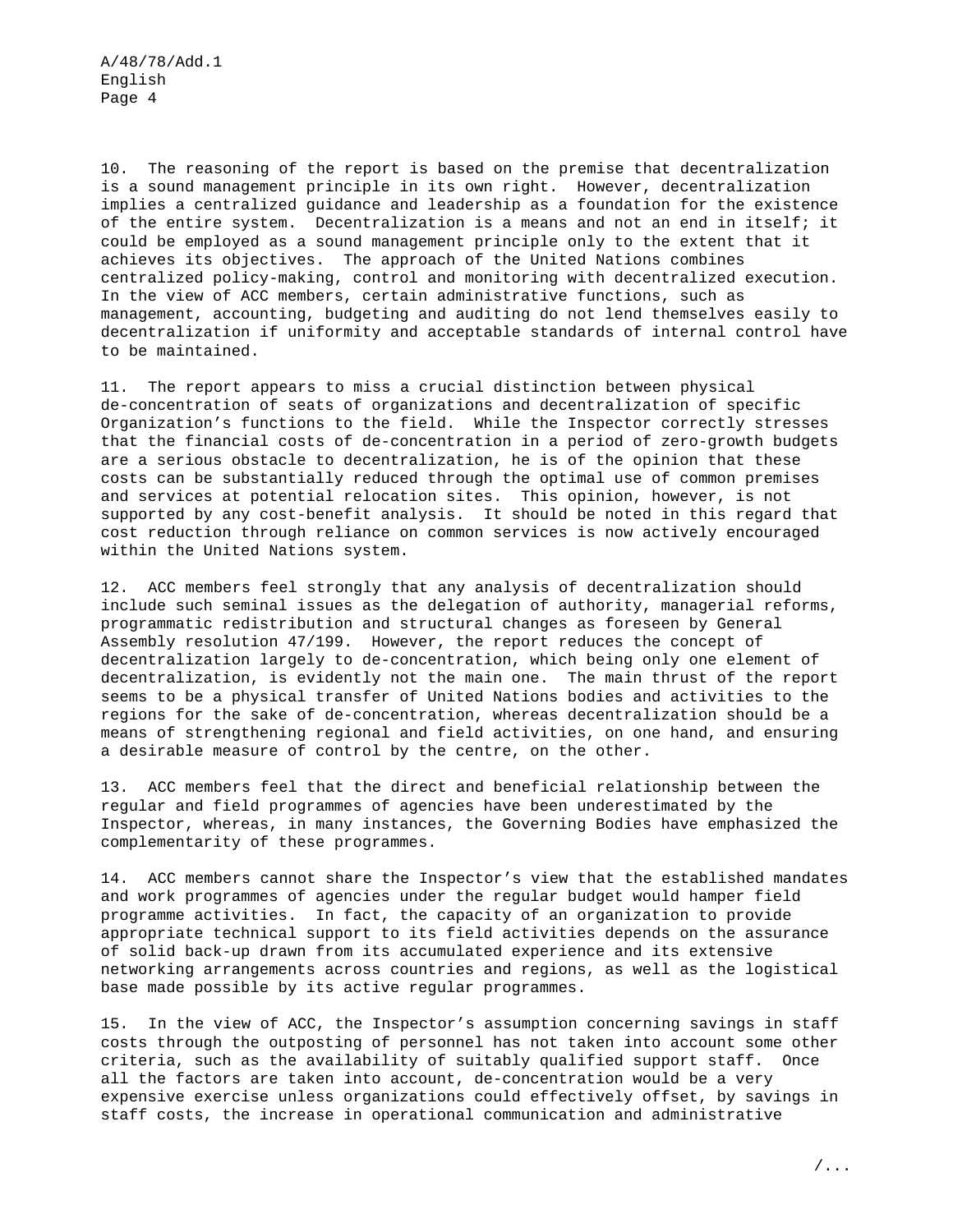support costs required to maintain offices in the field along extended lines of communication. At headquarters many of these costs would continue at current levels and the economies of scale currently enjoyed would be lost.

16. ACC members feel that the efficiencies gained by holding conferences at headquarters with well-established conference service infrastructures are completely ignored by the Inspector. The additional costs involved in holding conferences away from headquarters can in some instances amount to millions of dollars, equivalent to the cost of a development programme for the host country.

17. Some ACC members are of the opinion that shifting headquarters' regional units towards regions would, under the present circumstances, both weaken the ability to ensure that appropriate regional dimensions are reflected in central policy decisions, and result in a critical loss of effective programme delivery. Shifts should instead be carried out to strengthen country-level offices, which contribute directly towards programme delivery. Furthermore, any undue weakening of headquarters' units can easily result in the loss of the truly international and global character of United Nations programmes. Instead, regions are likely to become more isolated from each other and will be deprived of the valuable benefits of interregional exchange. It was also noted that the consensus on the need for a unified United Nations presence and approach at the country level has continued to grow. In this context, UNDP's role as the central funding and coordinating body in the United Nations system of development is crucial. The steps initiated by the Secretary-General to coordinate and unify the United Nations presence at the country level, without compromising the distinctiveness of individual programmes, are pursued in the light of relevant provisions of General Assembly resolution 47/199. Furthermore, steps are being taken to translate into reality the decision contained in paragraph 9 of that resolution concerning the "country strategy note". Measures are being introduced to ensure that the management of technical cooperation activities is brought closer to the constituencies it is intended to serve through greater decentralization and increased delegation of authority to field offices.

#### II. COMMENTS ON RECOMMENDATIONS

#### Recommendation 1: Strengthening of regional and interregional cooperation.

In pursuing his current efforts at reform of the United Nations Secretariat in the economic, social and related sectors, the Secretary-General should consider the need to ensure full implementation of all the provisions of chapter IV of the annex to General Assembly resolution 32/197, taking into account:

(a) The proposals made in chapter I of Part II of this report with respect to the need for functional integration between the Regional Commissions and global secretariat entities in the economic, social and related sectors;

(b) Paragraphs 90-95 above and recommendation 6 below concerning the feasibility of establishing United Nations system integrated and multidisciplinary regional development structures.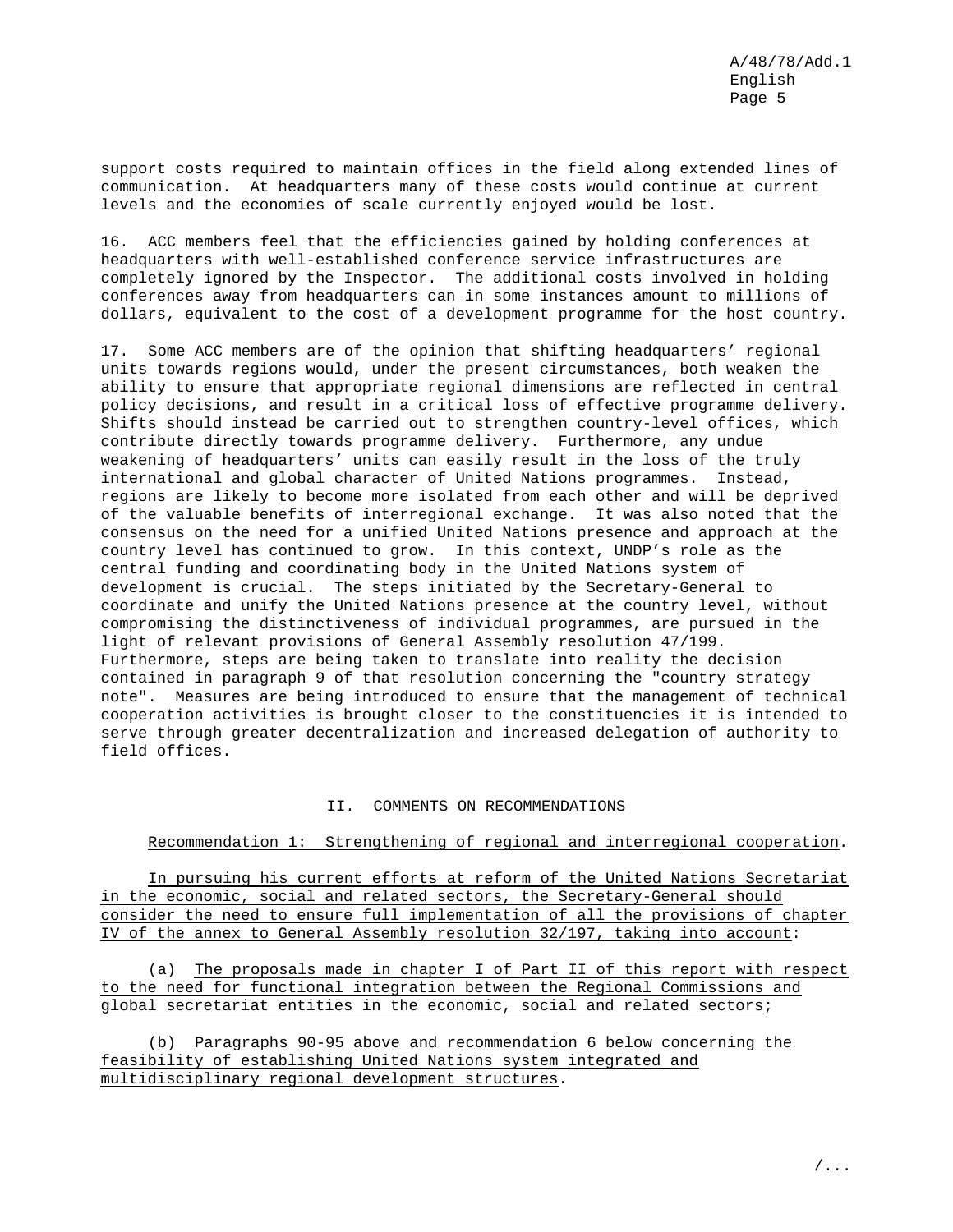18. In the view of ACC, the thrust of this recommendation is in line with the decentralization efforts at the United Nations Secretariat as reflected in the Secretary-General's report on regional cooperation, 1/ which endorsed the conclusions of the Task Force on Decentralization. They aim, inter alia, at strengthening the role of the Regional Commissions through the transfer of certain programmes with commensurate resources and the restructuring of inter-agency cooperation and coordination at the regional level. In pursuing the issue further, due account needs to be taken of the different nature and specific mandates of the various organizations of the United Nations system. ACC recalls that some agencies and organizations have already taken concrete steps to integrate their sectoral work with that of the Regional Commissions through the establishment of joint divisions/units. These arrangements, in addition to the global mandates of the specialized agencies and organizations, provide an important facility for dealing with interregional cooperation in their respective field of competence.

## Recommendation 2: Coordinated approach to decentralization

(a) The Administrative Committee on Coordination (ACC) should develop a harmonized framework of decentralization, including degrees of authority decentralized to the field by all the organizations, the complementarities of roles at headquarters, regional and country levels, the grade structures of representation, communications and information management systems. The proposed framework should fully reflect the increasingly intersectoral nature of operational activities for development, the new modalities of technical cooperation, the marked disparities among regional, subregional and country situations and work already done on the subject by JCGP organizations, and measures proposed in recommendation 6 of this report.

(b) All the specialized agencies should take advantage of the United Nations telecommunication network pursuant to resolution 50 of the International Telecommunication Union Plenipotentiary Conference of 1989.

19. ACC members supported this recommendation in general, on condition that a clearer distinction should be made between the specialized agencies, to which the recommendation appears to be addressed, and JCGP organizations. They agreed that harmonized approaches of decentralization should be developed within the United Nations system, but that each organization should tailor its specific policy according to its own Governing Body's appreciation of an optimal balance between resources put at the disposal of its field offices and those available at its headquarters. ACC noted that some of its members had already taken steps to organize their field structures in such a way as to reflect the increasing intersectoral nature of operational activities for development.

## Recommendation 3: Mandatory target of decentralization

The Governing Bodies should establish decentralization targets to be achieved by their respective organizations within a specified time-frame. Because of the differing constitutions and circumstances of the organizations, the Inspector recommends no hard and fast target, but believes that the target should reflect the volume of each organization's technical cooperation activities and measures proposed in recommendation 6 of this report.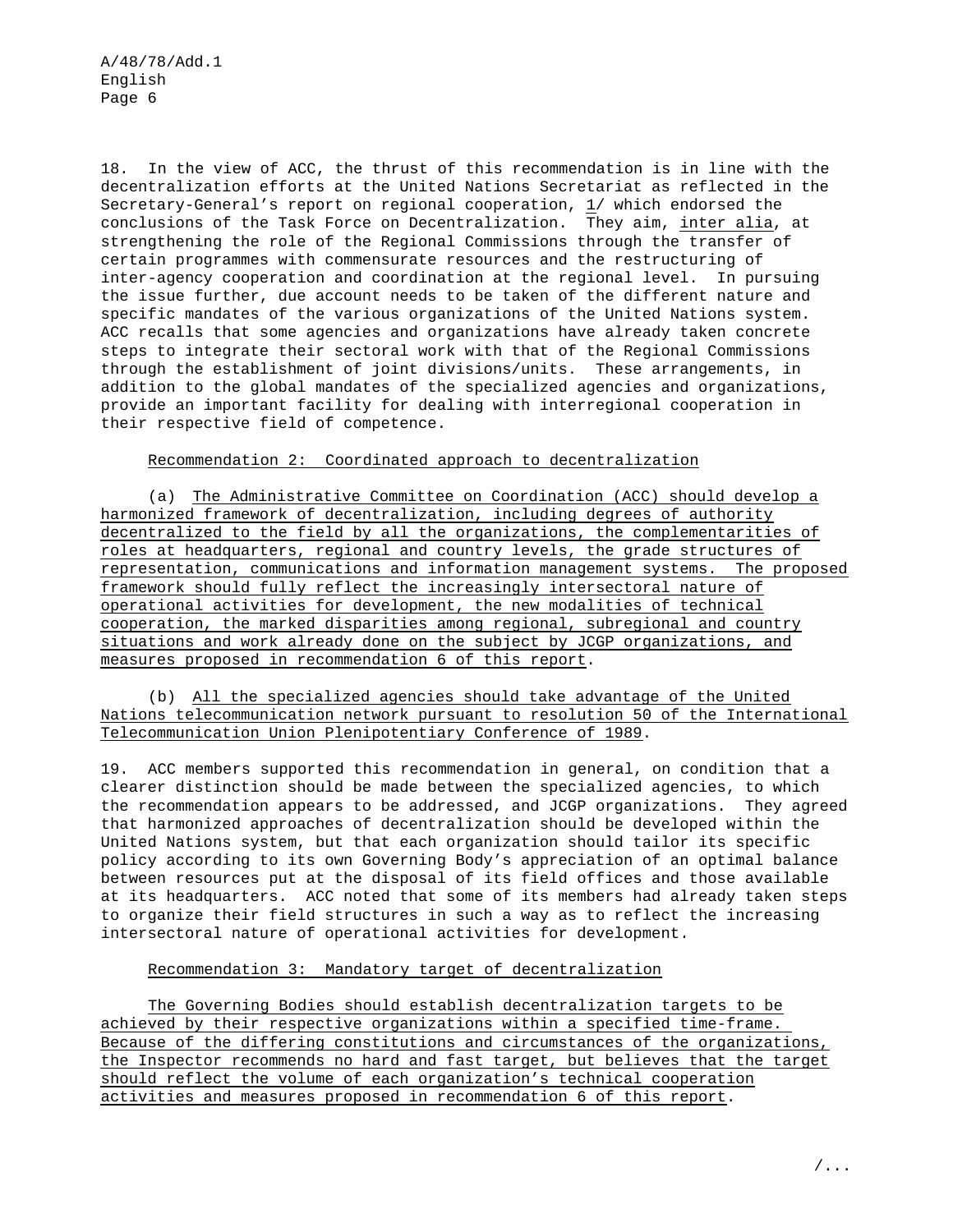20. Despite the indispensable validity of the principle of decentralization, most ACC members have serious reservations as to the feasibility of establishing mandatory targets for an issue as complex as decentralization. They believe that specific decentralization objectives and criteria may be established by each organization and agency on the basis of their own mandates and regular programme activities, but that their technical cooperation activities cannot be the only decisive factor.

## Recommendation 4: Integration of development cooperation with regular programmes

Organizations that have not yet done so should further integrate development cooperation concerns within their regular programme functions, backed by constitutional amendments, if necessary, as done by ITU in 1989.

21. ACC fully supports this recommendation and notes that the recommended integration of development cooperation with regular programme functions is being actively pursued by its members, particularly since the adoption of General Assembly resolution 44/211. In particular, the recommended integration is being pursued within the United Nations Secretariat, both centrally and at the level of its Regional Commissions. The Department of Development Support and Management Services, created in the course of restructuring, will serve as a focal point for the provision of management services and will also act as an executing agency in cross-sectoral areas, with emphasis on institutional development and human resource development. Its technical development activities will be focused particularly on the least developed countries and the economies in transition.

## Recommendation 5: Professional staff composition of decentralized units

Measures should be introduced to restore fully the international character of the professional staffing tables of decentralized units in each region (excluding national professional officers, associate experts and junior professional officers), so that not more than 40 per cent of internationally recruited staff should originate from any one region. This recommendation applies in particular to the United Nations regional economic commissions, member organizations of JCGP, the World Health Organization (excluding the Pan American Health Organization), the Food and Agriculture Organization of the United Nations, the United Nations Educational, Scientific and Cultural Organization and the International Labour Organization. Appropriate accompanying measures may be necessary, such as intensive language training, to satisfy the linguistic conditions for service in some regions.

22. Some ACC members express their strong belief that an International Civil Service implies that officials could and should serve in any region regardless of their region of origin and that the adoption of a minimum floor level would violate this basic principle and hinder staff mobility opportunities. Others are of the opinion that this recommendation could be accepted in principle with regard to its intent, but, in view of the distinctive cultural as well as linguistic factors in each region, they foresee serious difficulties in meeting this target. While a mix of staff from all regions is desirable, it seems clear that persons from a region are normally more aware of local problems and more sensitive to local conditions. At the same time, it is increasingly felt that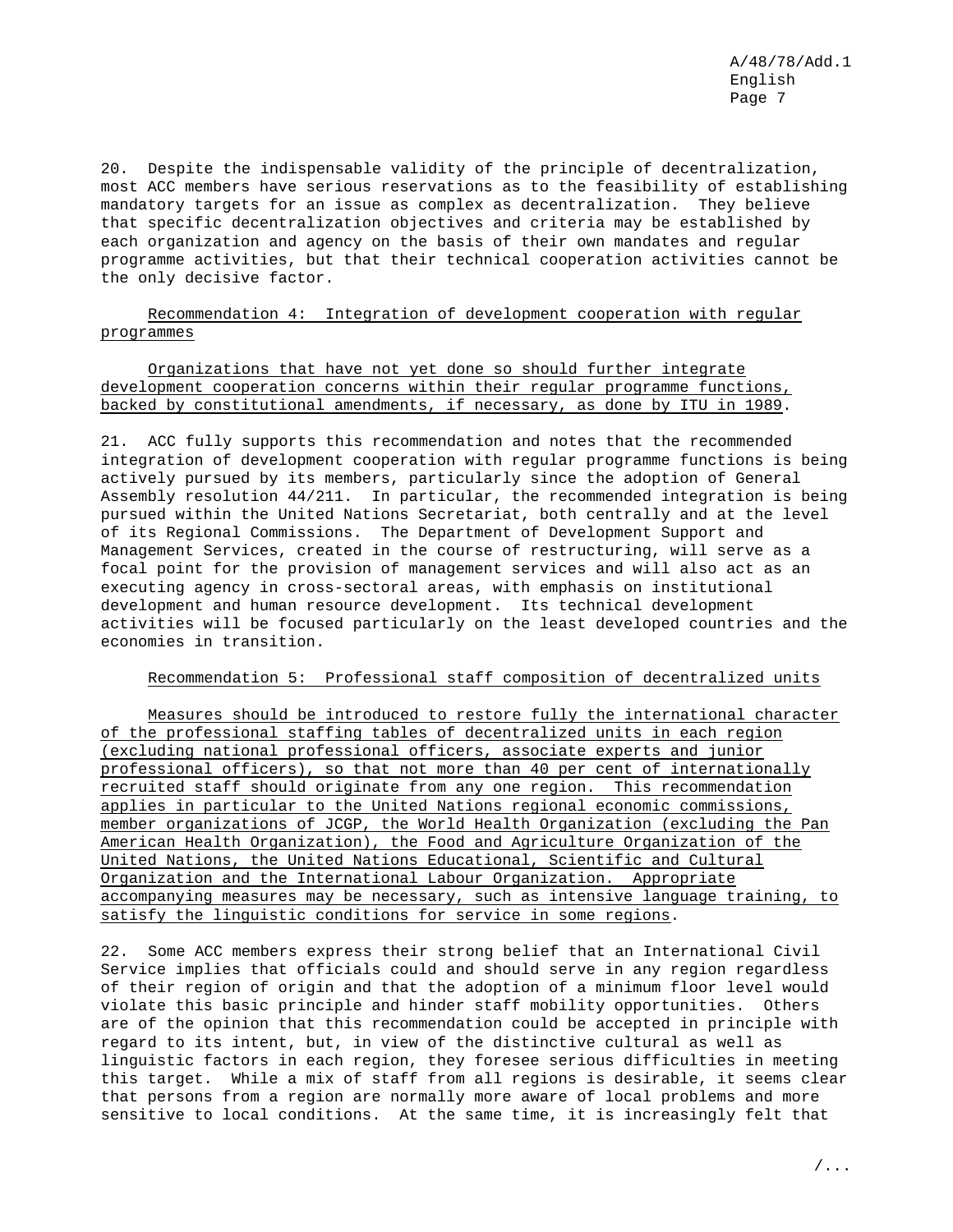the current maximum of 75 per cent of staff from the region in the staff subject to geographical distribution is not conducive to mobility and should be reviewed. A maximum of 50 per cent of regional staff would probably be a more realistic target, taking into account the political and practical realities involved.

#### Recommendation 6: Towards a regional system of decentralization

The United Nations Economic and Social Council, in the context of its revitalized mandate and new global developments, and in accordance with Articles 55, 62 and 63 of the United Nations Charter, should initiate studies and consultations with all appropriate Governing Bodies so as to determine the feasibility of establishing United Nations system integrated and multidisciplinary regional development mechanisms or of transforming the Regional Commissions into United Nations system regional commissions along the tentative lines suggested in this report.

23. ACC notes that this recommendation is addressed to the Economic and Social Council.

## Recommendation 7: Decentralization of the venues of Governing Body sessions

Following the practice established by the Governing Bodies of the United Nations Conference on Trade and Development, the International Atomic Energy Agency, ITU, the Universal Postal Union, UNESCO, the Economic and Social Council, the UNDP Governing Council, the United Nations Children's Fund Executive Board, and the General Conferences of other organizations may wish to review the possibility of meeting periodically away from their organizations' headquarters on a rotating regional basis. To this end, the secretariats should develop a set of incentives designed to motivate Member States to host legislative sessions within their territories, in the context of United Nations General Assembly resolution 40/243 of 18 December 1985.

# Recommendation 8: Progressive decentralization of the organizations' headquarters

(a) The Administrative Committee on Coordination should develop a minimum set of criteria (e.g. adequacy and efficiency of logistic and communications infrastructure, racial tolerance and harmony, security and safety conditions, cost and standard of living, readiness and ability of host cities or Governments to provide rent-free premises and/or contribute substantially towards removal and installation costs, etc.) to be fulfilled by Member States currently hosting or wishing to host the headquarters or some divisions of any organization, to ensure that present and future headquarters agreements are uniform and fully serve the needs of all Member States, the organizations and their staff;

(b) The seats of the organizations should therefore not be considered permanent, constitutionally or otherwise, and discussion of the relocation of some of them could be placed on the agendas of the Governing Bodies following competitive bidding procedures based on ACC criteria and other considerations set forth in this report, mutatis mutandis, with the ultimate goals of achieving